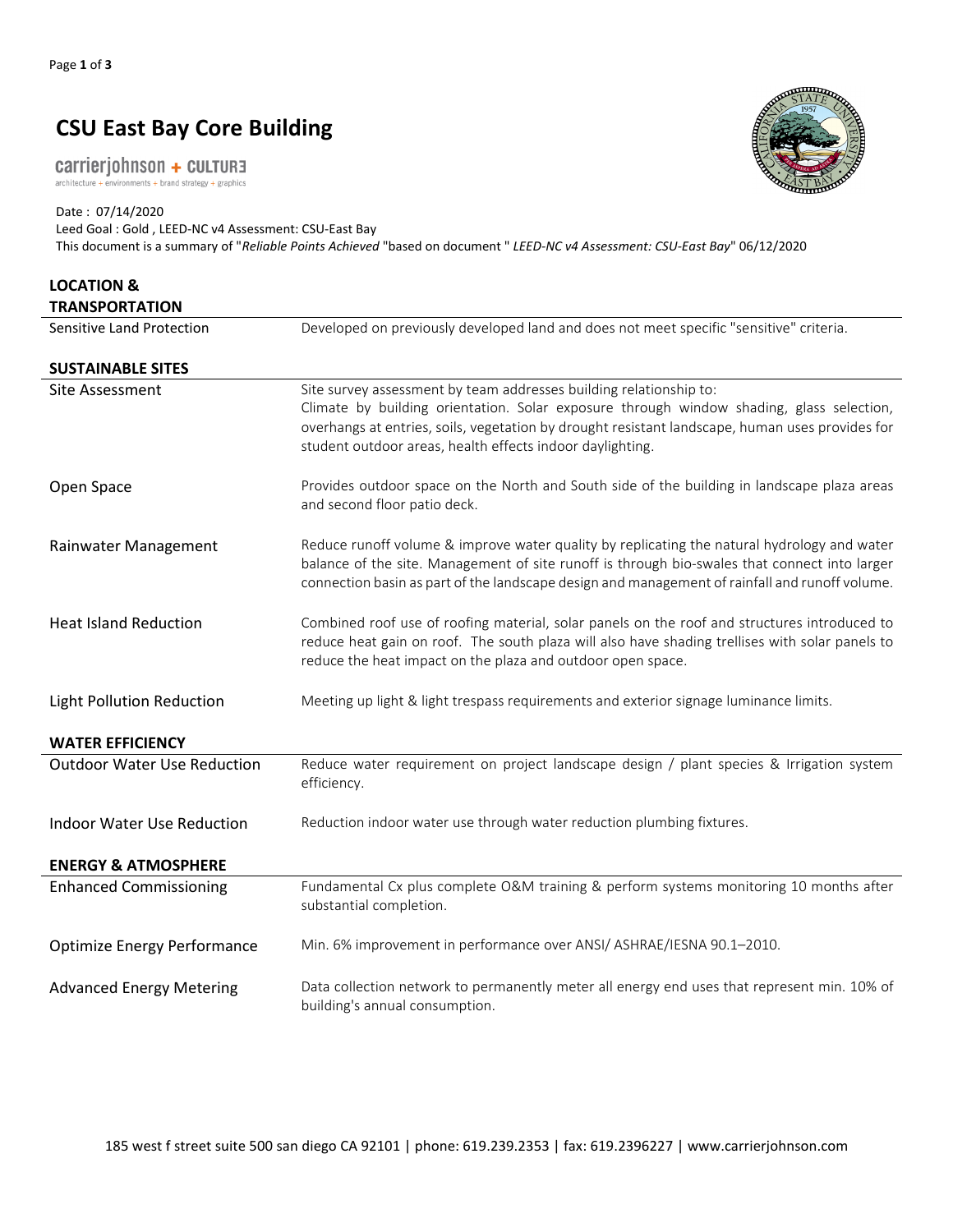| <b>Enhanced Refrigerant</b><br>Management                                                                     | No HVAC&R equipment that contains halons, HFCs & HCFCs based on combined ozone-<br>depletion & global-warming potential.                                                                                                                                                                                                                                                                                                                                                                                                                                                                                                                                                                |
|---------------------------------------------------------------------------------------------------------------|-----------------------------------------------------------------------------------------------------------------------------------------------------------------------------------------------------------------------------------------------------------------------------------------------------------------------------------------------------------------------------------------------------------------------------------------------------------------------------------------------------------------------------------------------------------------------------------------------------------------------------------------------------------------------------------------|
| <b>MATERIALS &amp; RESOURCES</b>                                                                              |                                                                                                                                                                                                                                                                                                                                                                                                                                                                                                                                                                                                                                                                                         |
| <b>Building Product Disclosure &amp;</b><br><b>Optimization: Environmental</b><br><b>Product Declarations</b> | Use of permanently installed products sourced from at least five different manufacturers that<br>have publicly available EPD's AND/OR Use products that comply with one of a USGBC list of<br>environment criteria for 50% of the total value of permanently installed products by cost.                                                                                                                                                                                                                                                                                                                                                                                                |
| Building Product Disclosure &<br>Optimization: Sourcing of Raw<br>Materials                                   | Use of permanently installed products from at least five different manufacturers that have<br>publicly released a report from their raw material suppliers that includes raw material supplier<br>extraction locations & commitments to long-term ecologically responsible land use, reducing<br>environmental harm from extraction and/or manufacturing processes, and voluntarily meeting<br>applicable standards or programs that address responsible sourcing criteria AND/ OR Use<br>products that meet at least one of the following: responsible extraction, extended producer<br>responsibility, bio based materials, cert'd wood products, materials reuse, and recycled cont. |
| Building Product Disclosure &<br><b>Optimization: Material</b><br>Ingredients                                 | Use of permanently installed products from at least five different manufacturers that use any<br>of the following programs to demonstrate the chemical inventory of the product to at least<br>0.1%: A Publicly Available Inventory, Healthy Product Declaration, Cradle to Cradle AND/ OR Use<br>products that document their material ingredient optimization via Green Screen v1.2<br>Benchmark or Cradle to Cradle Certified for at least 25% of the total value of permanently<br>installed products in the project by cost.                                                                                                                                                       |
| <b>Construction &amp; Demolition</b><br><b>Waste Management</b>                                               | Recycled &/or salvage nonhazardous C&D materials by Contractor.<br>- OPTION 1: Path 1: Divert 50% + 3 waste streams - OR Path 2: Divert 75% + 4 waste streams<br>- OPTION 2: Do not generate more than 2.5 lbs. of waste/sq. ft. of bldg. floor area.                                                                                                                                                                                                                                                                                                                                                                                                                                   |

| <b>INDOOR ENVIRONMENTAL</b><br><b>QUALITY</b>                    |                                                                                                                                                                                                                                                                                                                                                                               |
|------------------------------------------------------------------|-------------------------------------------------------------------------------------------------------------------------------------------------------------------------------------------------------------------------------------------------------------------------------------------------------------------------------------------------------------------------------|
| <b>Enhanced Indoor Air Quality</b><br><b>Strategies</b>          | Permanent entryway systems - at least 10-feet long in direction of travel.<br>- Interior cross-contamination prevention - exhaust & negative pressurization.<br>- MERV 13 air filtration in regularly occupied areas prior to occupancy. - Natural Ventilation<br>Design Calculations in compliance with CIBSE<br>- Mixed-Mode Design<br>- Mixed Mode Ventilation strategies. |
| Low-Emitting Materials                                           | Ceilings & insulation included. VOC content for site, wet-applied products. Composite wood<br>CARB ULEF std or NAF                                                                                                                                                                                                                                                            |
| <b>Construction Indoor Air</b><br><b>Quality Management Plan</b> | Develop & implement IAQ management plan for construction & preoccupancy of building.<br>Includes flush or testing plan.                                                                                                                                                                                                                                                       |
| Indoor Air Quality Assessment                                    | Construction & preoccupancy phases of the building. Includes flush or testing.                                                                                                                                                                                                                                                                                                |